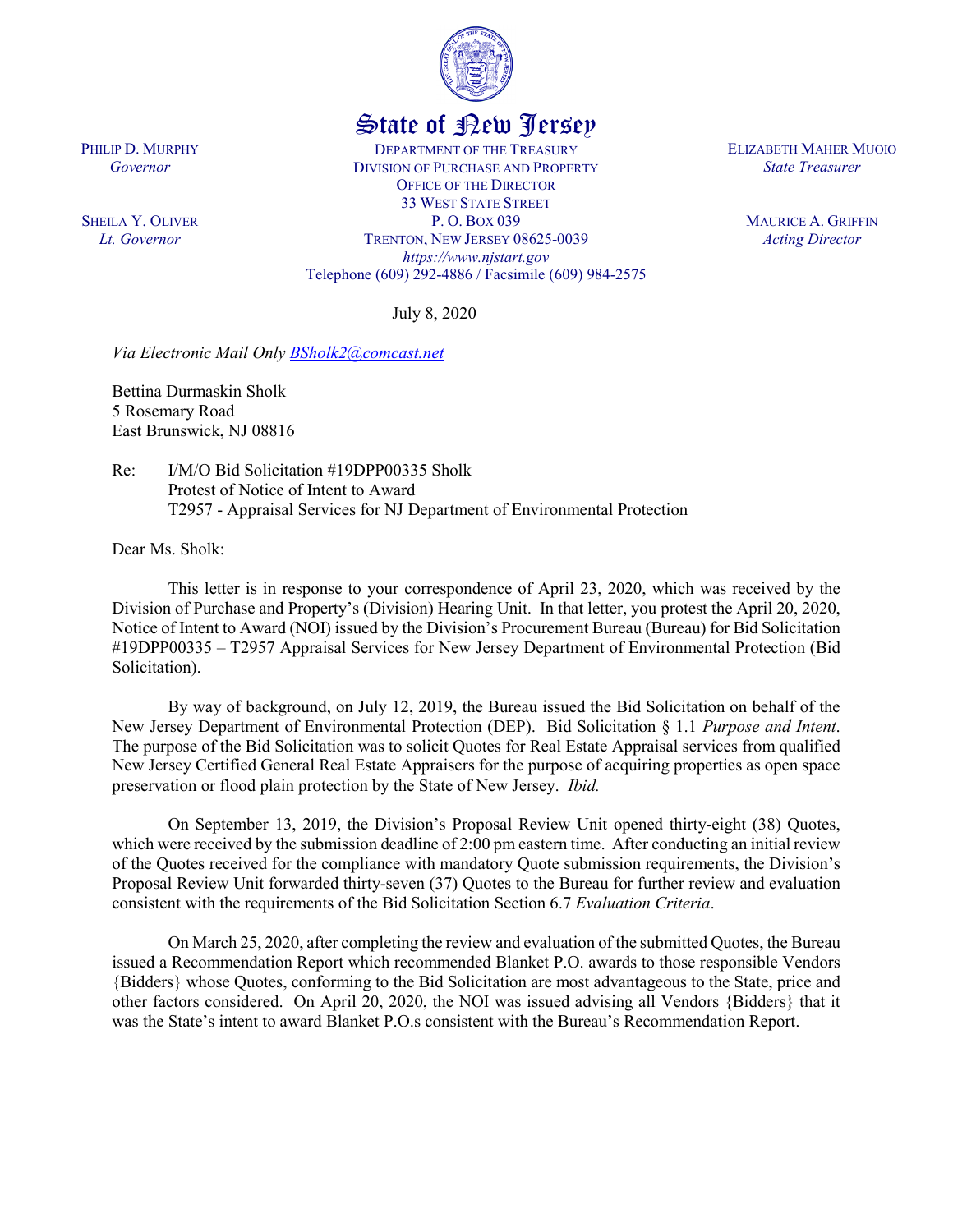With respect to the Quote submitted by Bettina, the Bureau's Recommendation Report noted the following:

## **Bettina**

l

The Quote submitted by Bettina was determined by the Bureau to be non-responsive to the mandatory material requirements of the Bid Solicitation, as it failed to provide the required pricing for Price Line 4 in the Central Region as required by Section 4.4.5.2, State Supplied Price Sheet Instructions. Section 4.4.5.2 states, "The Vendor (Bidder) must provide a Firm-Fixed all-inclusive hourly rate for both price lines of a Region in order to be eligible for award of that Region. The Vendor {Bidder} must be willing and able to service the entire Region that is bid. Quotes submitted for less than an entire Region will be rejected and deemed as non-responsive for the respective Region. The Vendor {Bidder} is able to submit a Quote for a single Region, or any combination of Regions." The Bureau notes that the Vendor {Bidder} did not submit a Quote for any other Region.

Subsequently, the Bureau found Bettina to be non-responsive to the mandatory material requirements of the Bid Solicitation and its Quote was not further evaluated.

On April 23, 2020, Bettina sent a protest letter to the Division challenging the Bureau's April 20, 2020 NOI and the determination that its submitted Quote was non-responsive.

In consideration of Bettina's protest, I have reviewed the record of this procurement, including the Bid Solicitation, Molinari's Quote and protest, the relevant statutes, regulations, and case law. This review of the record has provided me with the information necessary to determine the facts of this matter and to render an informed Final Agency Decision on the merits of the protest. I set forth herein the Division's Final Agency Decision.

The Division's administrative regulations that govern the advertised procurement process establish certain requirements that must be met in order for a Quote to be accepted. Those regulations provide in relevant part that:

- (a) In order to be eligible for consideration for award of contract, the bidder's proposal shall<sup>[1](#page-1-0)</sup> conform to the following requirements or be subject to designation as a non-responsive proposal for noncompliance:
	- . . .

6. Include all RFP-required pricing information.

[*N.J.A.C.* 17:12-2.2(a), emphasis added.]

Among those attachments required to be submitted with the Quote is the State-Supplied Price Sheet discussed in Bid Solicitation Section 4.4.5 *State-Supplied Price Sheet*. More specifically, to assist Vendors {Bidders} in completing the State-Supplied Price Sheet, the Bid Solicitation advised in part:

> The Vendor {Bidder} must submit its pricing using the State-Supplied Price Sheet accompanying this Bid Solicitation and located on the "Attachments" Tab.

> The Vendor {Bidder} must provide a Firm-Fixed all-inclusive hourly rate for both price lines of a Region in order to be eligible for award of that Region. The Vendor {Bidder} must be willing and able to service the entire Region that is bid. Quotes submitted for less than an entire Region will be rejected and deemed as non-responsive for the respective Region.

<span id="page-1-0"></span><sup>1</sup> "Shall – Denotes that which is a mandatory requirement." Bid Solicitation § 2.2 *General Definitions*.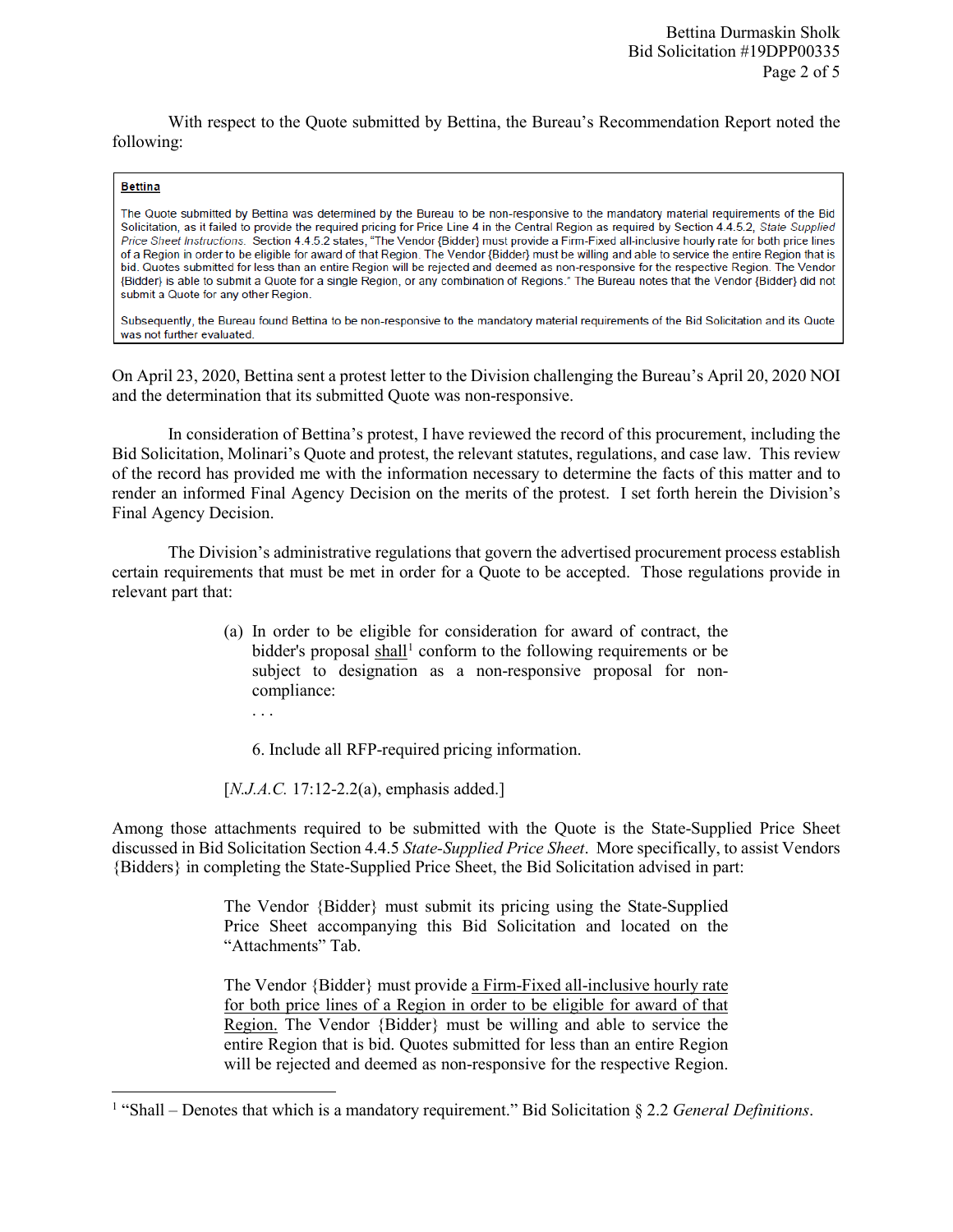The Vendor {Bidder} is able to submit a Quote for a single Region, or any combination of Regions.

In the event that a Vendor {Bidder} using *NJSTART* to submit a Quote uploads a State-Supplied Price Sheet and completes the "Items" Tab in *NJSTART* (instead of entering a Unit Cost of \$1.00 as instructed), the State-Supplied Price Sheet will govern.

[Bid Solicitation § 4.4.5.2 *State-Supplied Price Sheet Instructions,* emphasis added.]

The review of Bettina's submitted Quote reveals that the submitted Price Sheet did not include pricing for Price Line 4 for the Central Region as required. As indicated above, Bid Solicitation § 4.4.5.2 *State-Supplied Price Sheet Instructions* required that the Vendor {Bidder} submit "a Firm-Fixed all-inclusive hourly rate for both price lines of a Region in order to be eligible for award of that Region." Emphasis added. Because Bettina did not provide a Firm-Fixed all-inclusive hourly rate for both price lines of the Region as required; the Bureau deemed Bettina's Quote non-responsive. Recommendation Report, pg. 3.

In its protest letter Bettina states that it did not submit a Firm Fixed Unit Price for Price Line 4 "Legal Services Hourly Rate", because

> [I was baffled when I received notification that I had been "nonresponsive" to the application. I have reread the instructions and see that it directs us to provide an hourly rate "for both price lines." The form lists "Appraisal Services Hourly Rate" and I provided an hourly rate. The next line lists "Legal Services Hourly Rate." I am not an attorney and I am not licensed to provide legal services. As an appraiser I am hired to provide "litigation support services", but that is different from "legal services". I work with legal professionals. Typically, I submit bids to Counties and Municipalities that are directed to appraisers, engineers, planners and attorneys. The attorneys provide "legal services." In Section 3.6 of the Green Acres Solicitation you refer to "Litigation Support." The form that you required us to complete asks for a fee for "Legal Services." The bid form was not clear, was inaccurate and misleading. It was inconsistent with the Bid Solicitation.

[Bettina's April 23, 2020 protest letter.]

With the protest, Bettina submitted a price Quote for providing "Litigation Support".

First, a review of the subject Bid Solicitation reveals that "Testimony and Litigation Support" is described as follows:

> The Vendor {Contractor} shall ensure that its personnel are available to answer questions from the Using Agency and to testify at depositions and/or administrative hearings regarding other Appraisal services work. The Using Agency shall notify the Vendor {Contractor} via email of all requests to schedule consultation, preparation, testimony and litigation support and the Vendor {Contractor} must confirm via e-mail, within 48 hours, that its personnel are available to appear. In such instance, the Vendor {Contractor} awarded the all-inclusive hourly rate shall be paid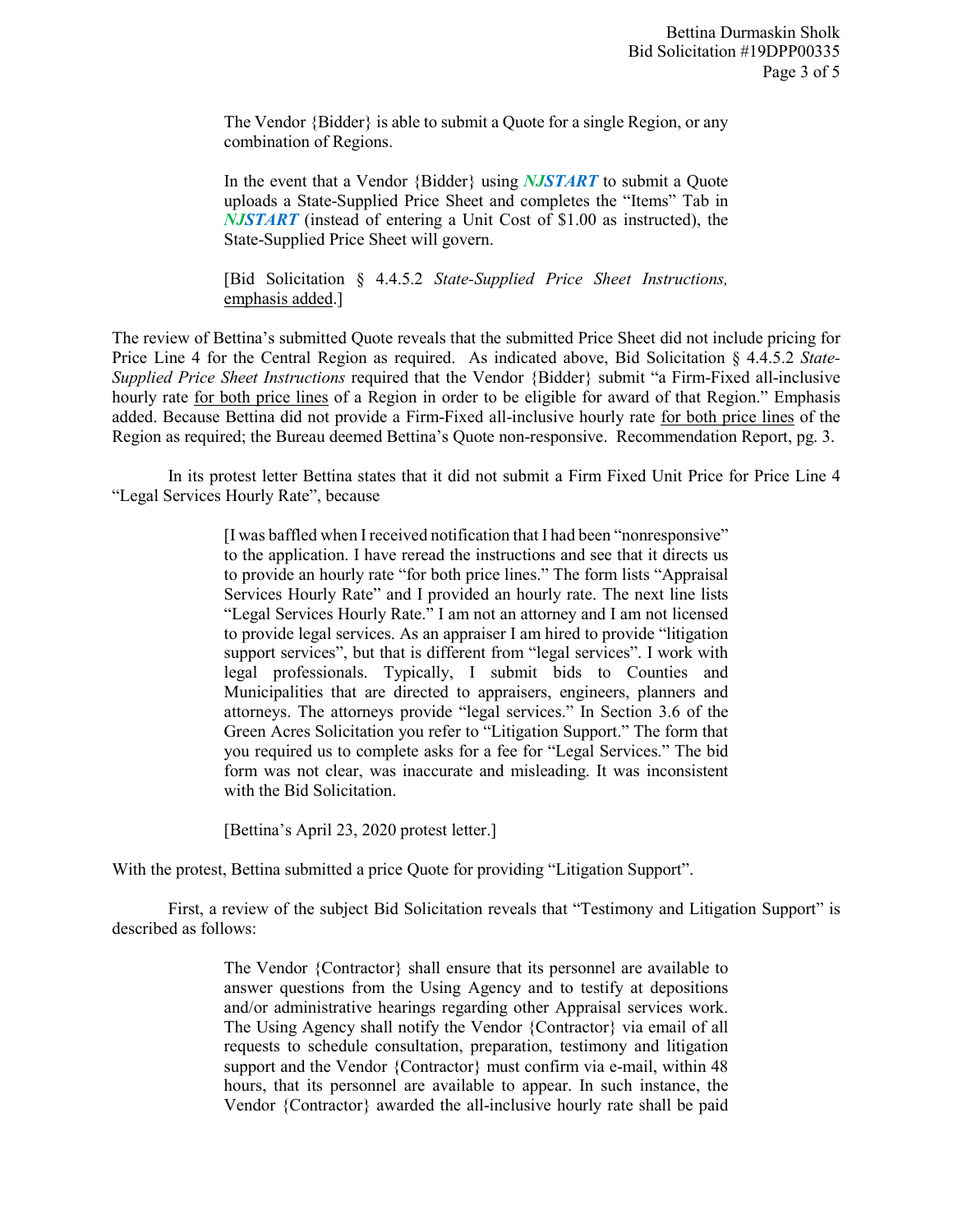with no more than three (3) hours billed by the Vendor {Contractor} for preparation relating to scheduled testimony before a deposition or administrative hearing unless otherwise approved by the Using Agency.

The Vendor's {Contractor's} personnel shall be required to cooperate with the Attorney General's office in responding to discovery requests and preparing for testimony. In preparation for the depositions, the Vendor {Contractor} may charge up to three (3) hours. If preparation is beyond three (3) hours, this time must be justified by Vendor {Contractor}, and approved in advance by the respective Using Agency.

If the Vendor {Contractor} is not advised prior to the day of the deposition or administrative hearing at which Vendor {Contractor} personnel has been scheduled to appear that the event has been cancelled, and the Vendor {Contractor} personnel travels to such event, or the Vendor {Contractor} personnel travels to a deposition or administrative hearing at which the Vendor{Contractor} personnel has been scheduled to appear but where testimony is not required, the Vendor {Contractor} may bill the Using Agency the awarded all-inclusive hourly rate for only the first hour of the Vendor {Contractor} personnel's testimony. There are no pre-payments for testimony or depositions.

[Bid Solicitation Section 3.6 *Testimony and Litigation Support*.]

However, there is no similar description or definition for the term "Legal Services". In fact, the only places the term "Legal Services" is used is on the State-Supplied Price Sheet and in Bid Solicitation Section 6.7.1 *Vendor's {Bidder's} State-Supplied Price Sheet* which stated:

> For evaluation purposes, Vendors {Bidders} will be ranked from lowest to highest according to the hourly rate supplied on the Appraisal Services line in each Region on the State-Supplied Price Sheet accompanying this Bid Solicitation. Although the Legal Services hourly rate will not be part of the ranking, it will be evaluated for reasonableness.

While the Bureau may have intended that the terms "Testimony and Litigation Support" and "Legal Services" be used interchangeably, the terms were not defined as such. The Bureau's failure to define "Legal Services" in the Bid Solicitation and/or State-Supplied Price Sheet, and in an absence of any explanation in the Bid Solicitation documents that "Legal Services" and "Testimony and Litigation Support" are the same for the purposes of this Bid Solicitation, created an ambiguity in the procurement. This ambiguity lead to confusion among the Vendors {Bidders} and resulted in eleven (11) out of thirty eight (38) Vendors {Bidders} being found non-responsive to the mandatory material requirements of the Bid Solicitation, because they failed to provide required pricing for "Legal Services Hourly Rate". See Recommendation Report, pgs. 3-6.

The New Jersey Courts have long recognized that the purpose of the public bidding process is to "secure for the public the benefits of unfettered competition." *Meadowbrook Carting Co. v. Borough of Island Heights*, 138 *N.J.* 307, 313 (1994). To that end, the "public bidding statutes exist for the benefit of the taxpayers, not bidders, and should be construed with sole reference to the public good." *Borough of Princeton v. Board of Chosen Freeholders*, 169 *N.J.* 135, 159-60 (1997). The objective of New Jersey's statutory procurement scheme is "to guard against favoritism, improvidence, extravagance and corruption; their aim is to secure for the public the benefits of unfettered competition." *Barrick v. State of New Jersey*,